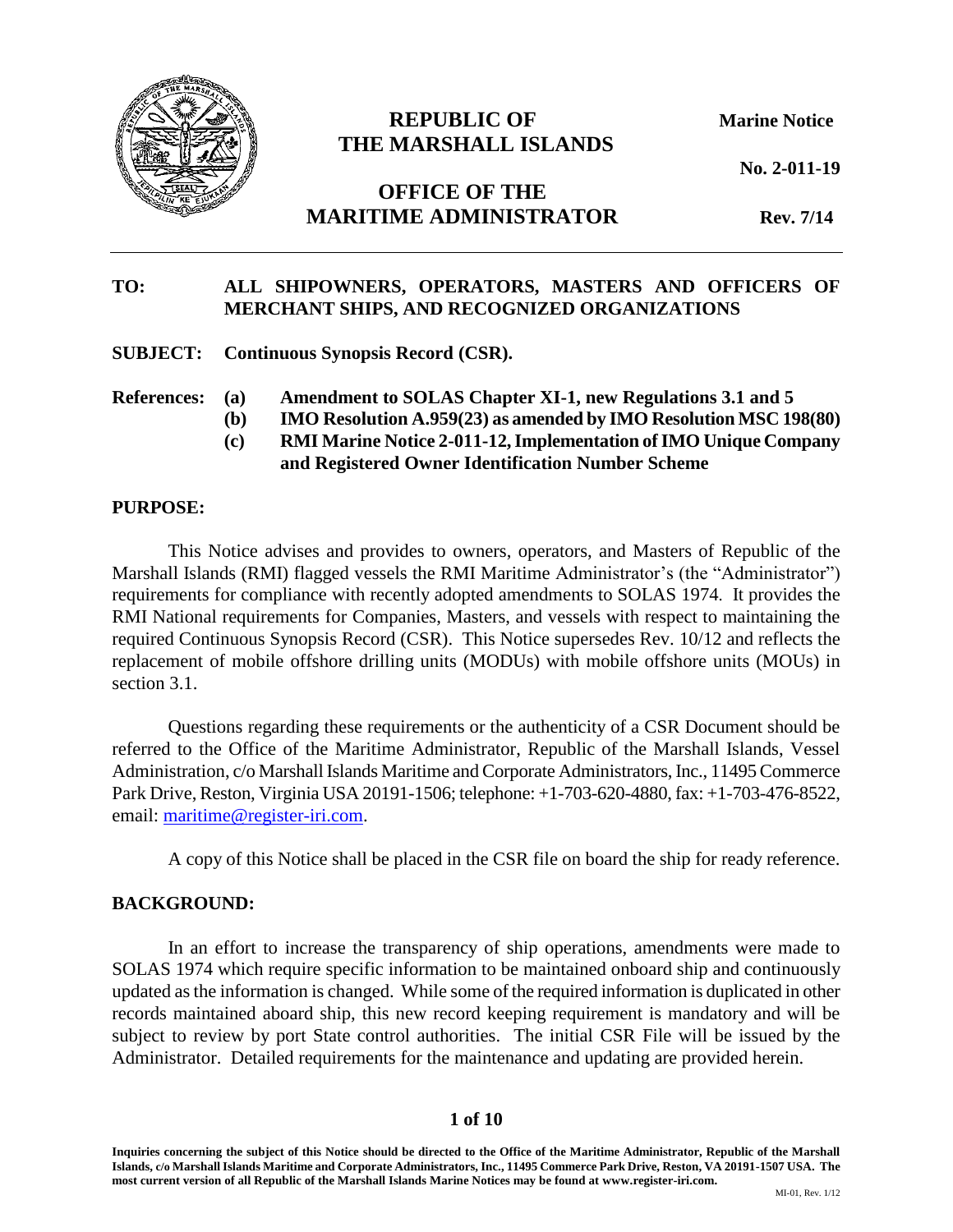## **1.0 Definitions**

- 1.1 "Administrator" means the Office of the Maritime Administrator, Republic of the Marshall Islands, c/o Marshall Islands Maritime and Corporate Administrators, Inc., 11495 Commerce Park Drive, Reston, Virginia USA 20191-1506; telephone: +1-703-620-4880, fax: +1-703- 476-8522, email: [maritime@register-iri.com.](mailto:maritime@register-iri.com)
- 1.2 "Convention" means the International Convention for the Safety of Life at Sea, 1974 as amended (SOLAS).
- 1.3 "Company" means the owner of the ship or any other organization or person such as the Manager, or the Bareboat Charterer, who has assumed the responsibility for operation of the ship from the shipowner and who on assuming such responsibility has agreed in writing to take over.
- 1.4 "CSR Document" means the record form issued by the Administrator in a specified IMO format in accordance with reference (b) above.
- 1.5 "CSR Amendment Form" means a form utilized to update information contained in the CSR Document in a specified IMO format in accordance with reference (b) above.
- 1.6 "CSR Index of Amendments" means the record of amendments made to the CSR Document in a specified IMO format in accordance with reference (b) above.
- 1.7 "ISPS Code" means the International Ship and Port Facility Security Code.

# **APPLICABILITY:**

## **2.0 Mandatory Compliance**

The requirement became effective for ships affected as of 1 July 2004. For ships constructed before 1 July 2004, the CSR Document shall, at least, provide the history of the ship as from 1 July 2004.

### **3.0 Application of the Amendment**

- 3.1 The amendment applies to:
	- Passenger ships, including high-speed passenger craft;
	- Cargo ships, including high-speed craft, of 500 gross tonnage and upwards; and
	- Mobile offshore units (MOUs) self-propelled by mechanical means.
- 3.2 It does not apply to:
	- Government-operated ships used for non-commercial purposes;
	- Cargo ships of less than 500 gross tonnage as measured by the Administrator or the ITC 69, whichever is the lesser;
	- Ships not propelled by mechanical means;
	- Wooden craft of primitive origins;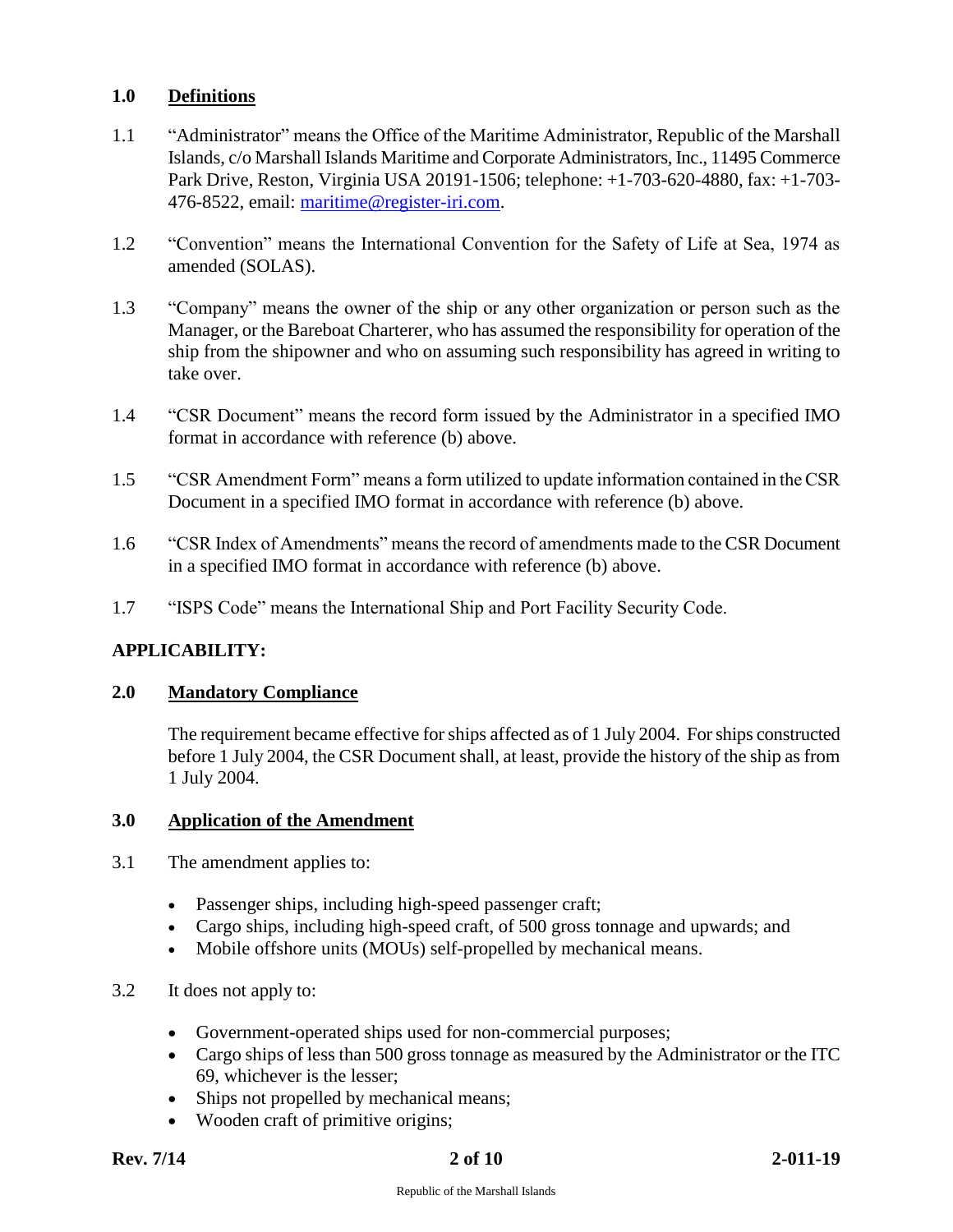- Private pleasure yachts not engaged in trade; and
- Fishing vessels.

However, the Administrator will be issuing a CSR Document to registered fishing vessels.

3.3 Vessels not subject to mandatory compliance with the ISPS Code may do so voluntarily. Owners of these vessels, however, must make a written request to the Administrator for the issuance of a CSR Document. Once issued, it must be maintained in accordance with SOLAS regulatory requirements.

## **4.0 Continuous Synopsis Record (CSR) File**

- 4.1 A ship's CSR File comprises:
	- .1 All CSR Documents issued by administration(s), numbered sequentially over the life of the ship;
	- .2 All Amendment Forms attached to each individual CSR Document relating to changes made to that CSR Document; and
	- .3 All Indices of Amendments listing all amendments (specified by Amendment Forms) relating to each CSR Document and attached to the CSR File.
- 4.2 The Administrator recommends that the CSR File be maintained in a binder, which will remain permanently with the vessel. The Administrator will be doing likewise so that a certified copy in accordance with SOLAS Chapter XI-1, Regulations 5.7 and 5.8 may be transferred intact to a new flag administration on change of flag or replaced if lost or destroyed.

# **5.0 The CSR Document**

- 5.1 Only the Administrator may issue a ship's CSR Document to a ship, a sample copy of which is in Annex 1 of this Notice. The first CSR Document issued to a ship is numbered "1," and subsequent CSR Documents are to be sequentially numbered. The sequential numbering continues across amendments and change of flag throughout the life of the ship.
- 5.2 Much of the information contained within a CSR Document is duplicated in other records maintained aboard the ship, however, this new mandatory record consolidates this information to facilitate review by port State control authorities.
- 5.3 *The CSR Document, as issued electronically by this Administrator, follows the prescribed format from reference (b) above. The document itself contains the electronic signature of Mr. William R. Gallagher or Mr. Guy E.C. Maitland as Senior Deputy Commissioner of the Republic of the Marshall Islands. Such CSR Documents that carry the Senior Deputy Commissioner electronic signature shall be considered originals. No special seal or chop shall be required on an electronically transmitted CSR Document.*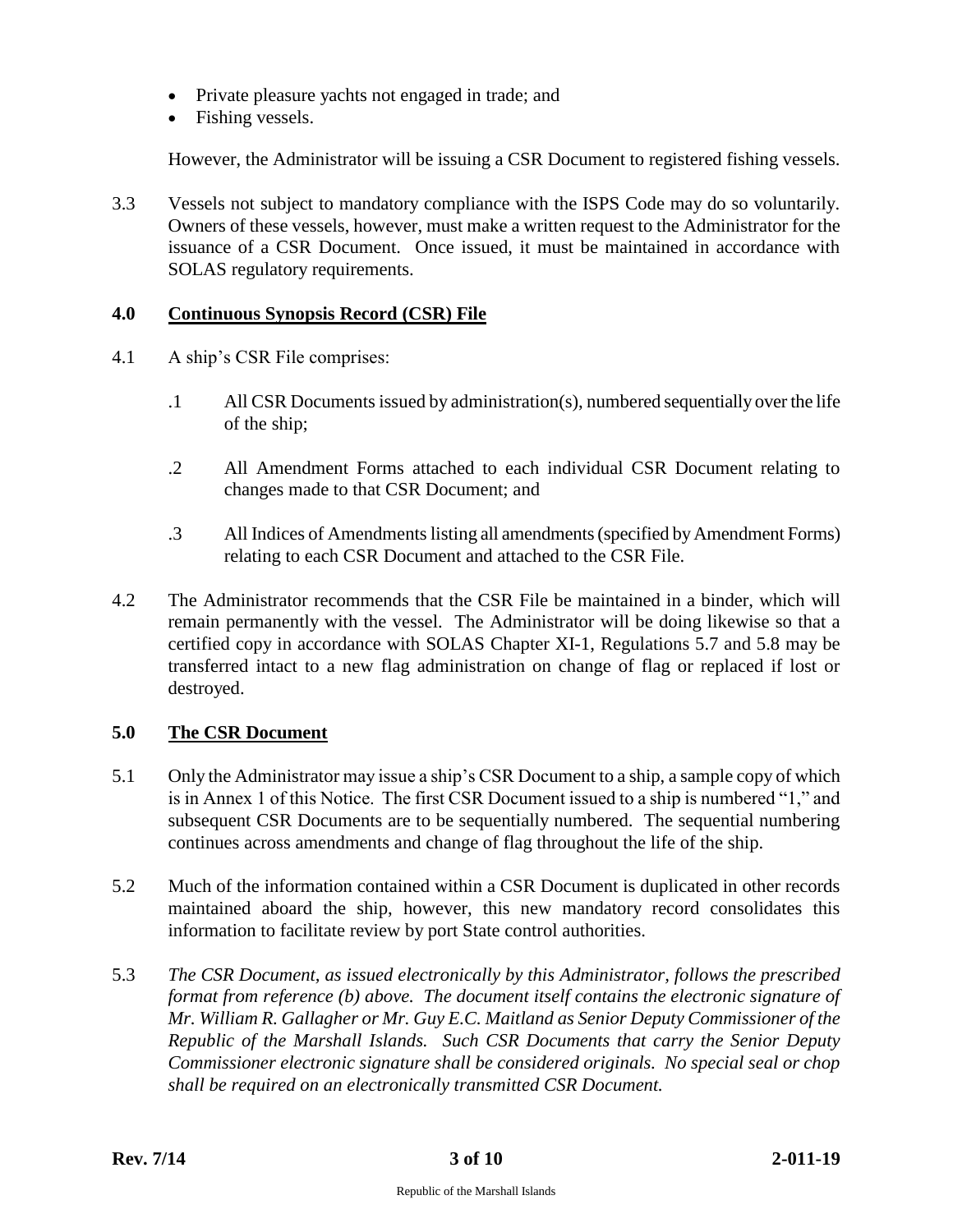- 5.4 *CSR Documents, as transmitted electronically by this Administrator, are encrypted to prevent any alteration or tampering and must be found to contain:*
	- *.1 the Seal of the Republic of the Marshall Islands in the upper-left corner, and*
	- *.2 the Seal of the Republic of the Marshall Islands as a watermark within the background of the document.*
- 5.5 *Should there be any question regarding the authenticity of the CSR Document, a request for verification should be addressed to the Administrator without delay.*
- 5.6 Whenever a CSR Document is issued to a ship, the Administrator will provide all information in rows 1 to 16. If the information is not applicable, it will be labeled N/A. The information in row number 8 on the CSR Document must be completed because the Administrator requires the registration or recordation of bareboat charters when the ship is actually bareboat chartered. Each original CSR Document shall be kept by the ship throughout its lifetime. The Administrator will keep a copy of each CSR Document issued by it to the ship. Row number 16 will be used to explain the bareboat charter arrangements.
- 5.7 The Administrator shall send all CSR Documents to the ship's Designated Person Ashore (DPA) by electronic means. The DPA may instruct the Administrator to send the CSR Document to another party; however, it shall be the ultimate responsibility of the DPA to assure electronic or courier delivery of the CSR Document to the ship in care of the Master. *No facsimiles are allowed*.
- 5.8 Although the Administrator has 90 days within which to issue a new CSR Document, the procedures established in this Marine Notice, if followed, will allow the Administrator to issue it within a far shorter period of time.

# **6.0 Amendments and Indices completed by the Company or the Master**

- 6.1 When any change relating to the entries listed in the current CSR Document of the ship has taken place, this change shall be included without delay in the ship's CSR File. Pending the issue of a revised and updated CSR Document, the Company or Master shall be required to complete an Amendment Form, a sample form of which is in Annex 2 of this Notice, showing only those items being changed and attach the original to the current CSR Document. A copy of the completed Amendment Form shall be forwarded without delay to the Administrator.
- 6.2 Additionally whenever an Amendment Form is attached in date order to the ship's current CSR Document, details of the amendment shall be entered in the Index of Amendments, a sample form of which is in Annex 3 of this Notice, and attached to the current CSR File. A copy of the revised Index of Amendments Form shall be forwarded to the Administrator. This will allow the Administrator to confirm that it has a complete CSR File before issuing an amended or replacement CSR Document.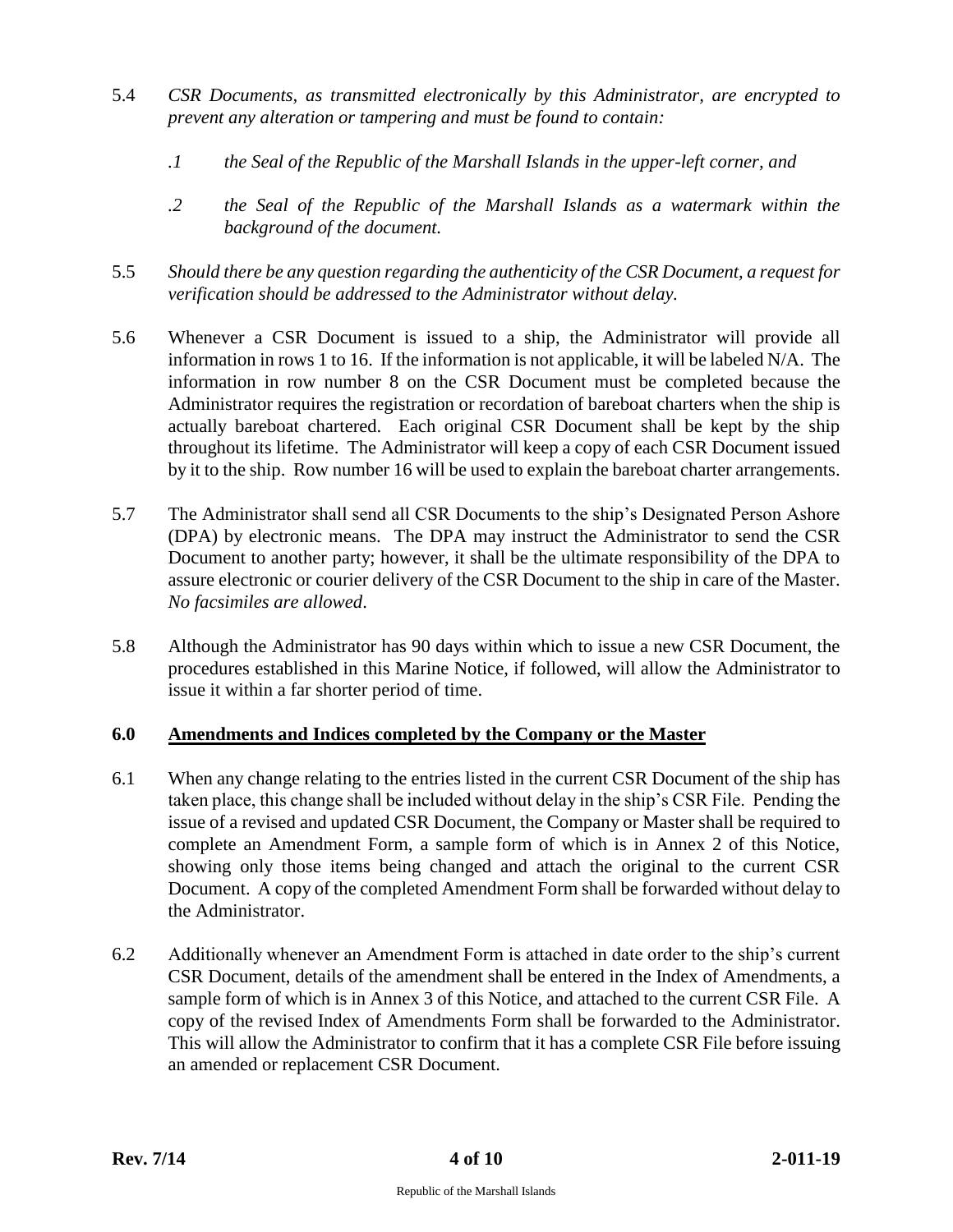# **7.0 Action by Master when receiving an original or a revised and updated CSR Document**

- 7.1 On receipt of an original or a revised and updated CSR Document, the Master shall check the sequential number and review the CSR Document to ensure that it covers all relevant Amendment Forms attached to the previous CSR Document.
- 7.2 Should this review establish that there are outstanding amendments not reflected in the latest CSR Document, the Master shall do the following:
	- .1 Immediately notify the DPA and the Administrator;
	- .2 Complete a new Amendment Form for each outstanding amendment, and attach it to the latest CSR Document on board;
	- .3 List the amendment(s) referred to above in the Index of Amendments attached to the latest CSR Document; and
	- .4 Immediately forward copies of the Amendment Form(s) and the revised Index of Amendments to the Administrator with a request for the issuance of a revised CSR Document.
- 7.3 The Master, after having verified that the information on the CSR Document is correct, shall acknowledge its receipt and accuracy by countersigning and dating the CSR Document. The CSR Document shall then be placed in the ship's CSR File along with all previous documents, the latest Amendment Form and the revised Index of Amendments. This now is the original CSR Document for the vessel.

#### **8.0 In case of loss of, or damage to, any Document in a ship's CSR File**

In case of loss of, or damage to, a ship's CSR File, the Company or Master shall contact the Administrator in writing without delay, and list the papers lost or damaged. The Administrator will subsequently provide relevant duplicates to the ship of the CSR Documents, Amendment Forms and Index of Amendments that it holds, to replace such papers. Such papers will be marked as certified copy replacements.

#### **9.0 Possibility of Inconsistencies**

- 9.1 The primary purpose of the CSR is to provide a history of the ship, which can be inspected by Designated Authorities of Contracting Governments. Given the flexibility and timescales provided in SOLAS Chapter XI-1, Regulation 5, it is possible that the information contained in a ship's current CSR Document could lag behind that contained in the certificates issued in respect of the ship. As the Administrator is required to issue a new CSR Document within three (3) months of the date of change, the resulting time lag could be of that order.
- 9.2 In the case of a change of flag, the previous flag State has to issue a new CSR Document to the ship showing the date the ship ceased to be registered with that flag State. That flag State is required to send a copy of the ship's CSR File, as soon as possible and preferably not later than one (1) month from the date the ship ceased to be registered, to the Administrator.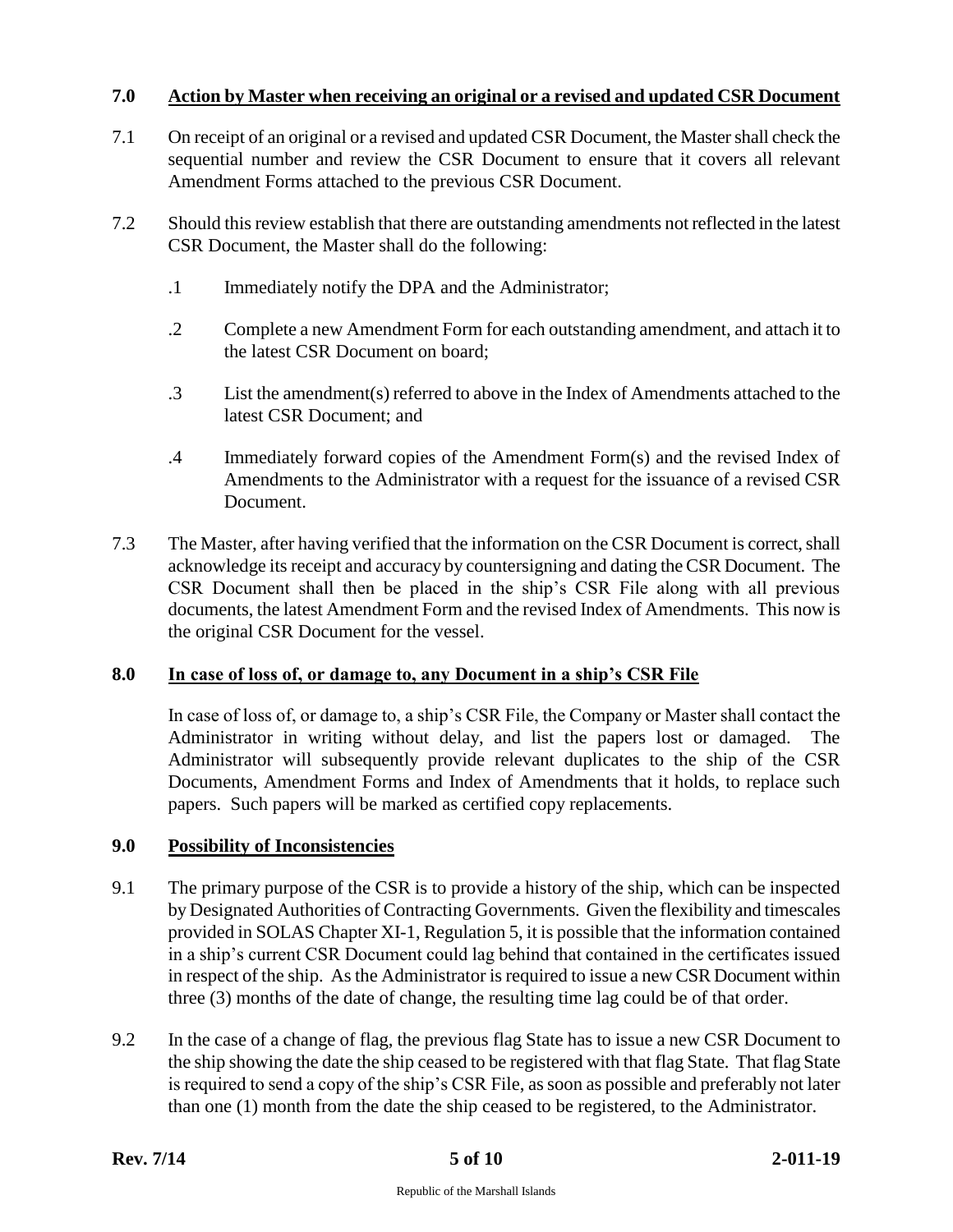- 9.3 In instances where the previous flag State has not forwarded, within three (3) months from the date of change of flag, the CSR File of the ship covering the period during which the ship was entitled to fly its flag, to the Administrator, then the Administrator will issue to the ship a CSR Document based on the CSR information received from onboard the ship. The sequential number to be allocated to the CSR Document to be issued will be the second sequential number after the last sequential number shown on the CSR Document found (i.e., leaving the first sequential number unused). The new flag State should explain, in entry box 16, the reason for issuing the CSR document in such a manner. When the missing CSR Document is eventually delivered it will need only to be placed in the proper position in the CSR File.
- 9.4 When inspecting the CSR File of ships that have changed flag, those exercising control under SOLAS Chapter I, Regulation 19 or control and compliance measures under SOLAS Chapter XI-2, Regulation 9, should be guided by the amended provisions of sections 8, 9 and 9.1 of A.959(23), as well as the remarks shown in entry box 16 of the CSR Document. If inconsistencies are identified, the reasons for them should be considered before action is taken based solely on the view that an inconsistency exists.
- 9.5 The "Remarks" entry box of row 16 is only to be used by the Administrator when encountering difficulties with the implementation of the provisions of SOLAS Chapter XI-1, Regulation 5 or of Resolution A.959(23) as amended, such as in the case of bareboat charter registration and change of flag.

# **10.0 Change of Flag Requirements**

Along with the Request for Permission to Transfer out of the RMI flag, a transferring owner shall be required to identify the gaining flag administration and to request that a certified copy of the vessel's CSR File be provided to the gaining flag administration. This must occur before the Administrator will issue a Deletion Certificate as required by SOLAS Chapter XI-1, Regulation 5.7. Details may be found in the publication MI-100.

#### **11.0 Registration Requirements**

- 11.1 Vessel registration procedures involving a change of flag shall require the submission of a copy of the vessel's current complete CSR File along with an Amendment Form and a new Index of Amendments reflecting the effects of the change of flag.
- 11.2 For transactions involving only a change of ownership and not a change of flag, the new owner need only submit an Amendment Form and a new Index of Amendments reflecting the effects of the change of ownership.
- 11.3 The Administrator shall in turn issue a new CSR Document after receiving the former flag administration's certified copy of the CSR File and Deletion Certificate. Details may be found in the publication MI-100.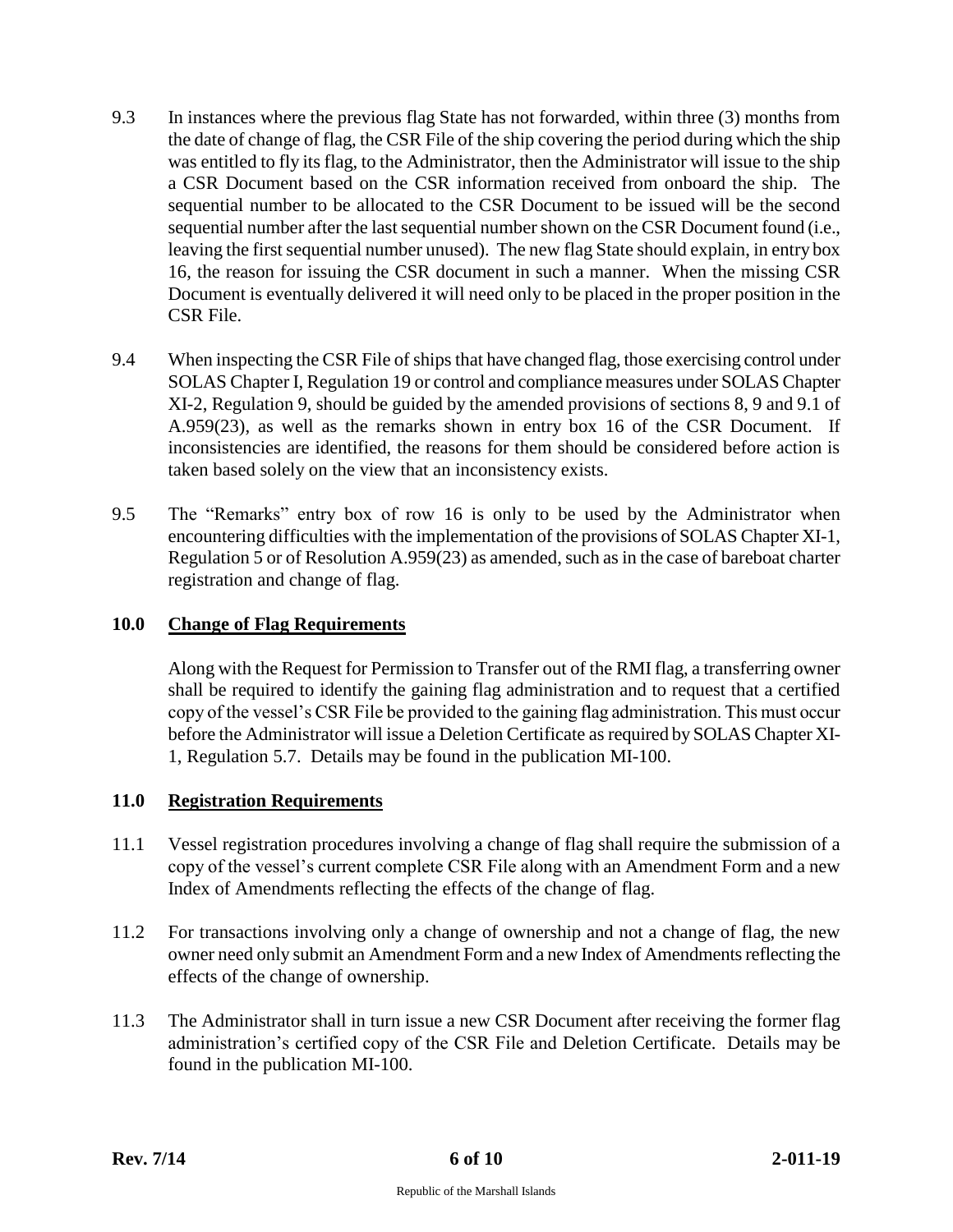11.4 For transactions involving only a change of vessel name, owner name or Classification Society the owner shall, in addition to the relevant required documentation, submit an Amendment Form and a new Index of Amendments. The Administrator shall in turn issue a new Certificate of Registry and a new CSR Document. Details may be found in the publication MI-100.

## **12.0 ISM Code and ISPS Code Requirements**

- 12.1 In the event of a change in the Declared Company, Recognized Organization (RO) issuing the Document of Compliance (DOC) of a Company or the Safety Management Certificate (SMC) of a vessel or both with respect to the International Safety Management (ISM) Code, and/or the Recognized Security Organization (RSO) issuing the vessel International Ship Security Certificate (ISSC) with respect to the ISPS Code, the owner shall submit an Amendment Form and a new Index of Amendments. The Administrator shall in turn issue a new CSR Document.
- 12.2 RSO Auditors shall check the availability of the CSR Document at each ISPS Shipboard Verification audit. This check shall also include that the CSR Document's data is correct, i.e. the CSR reflects the actual situation on board. However, the "non-existence" or "noncorrectness" of the CSR Document shall not prevent the issuance of an ISSC or Interim ISSC, especially in the case of new buildings, as this requirement is included in SOLAS Chapter XI-1 (special measures for maritime safety) and not in SOLAS Chapter XI-2 (special measures for maritime security). Availability and correctness shall be verified on the occasion of the next ISPS Shipboard Verification audit on board.
- 12.3 If an RO or RSO Auditor notices that the CSR Document is not available or the data contained therein is not correct, he or she shall note this, and the Auditor's Head Office shall inform the Company DPA accordingly for corrective action.
- 12.4 As part of the flag State Annual Safety Inspection program, RMI Nautical Inspectors will be provided with a copy of a vessel's latest Index of Amendments on file for comparison with that found on board. Immediate corrective action will be required to rectify any inconsistencies not the result of a recent filing of amendments before the vessel will be allowed to proceed.

# **13.0 RMI CSR Forms**

The CSR Amendment Form (MI-203) and associated Index of Amendments form (MI-204) in the annexes to this Notice will be available in IMO standard electronic format on the Administrator's website [www.register-iri.com.](http://www.register-iri.com/) Amendment Forms and associated Indices of Amendments may be submitted by email t[o maritime@register-iri.com](mailto:maritime@register-iri.com) for timely processing. Back-up copy files may be maintained electronically, but the original CSR Document and complete CSR File must be maintained on board the vessel with the Master. The CSR File must also be made available to any Designated Authority who may ask to review it.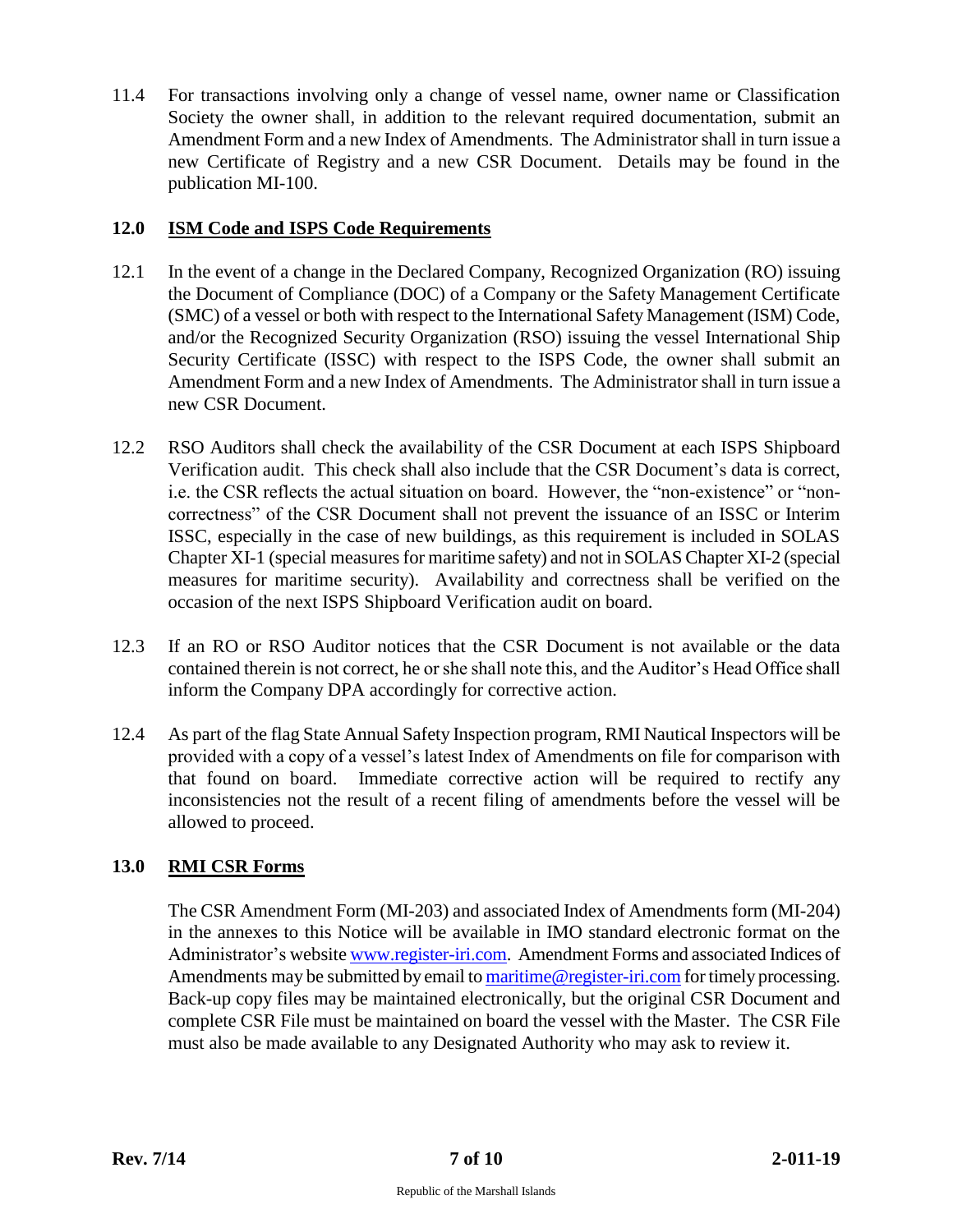

#### **REPUBLIC OF THE MARSHALL ISLANDS OFFICE OF THE MARITIME ADMINISTRATOR**

DOCUMENT NUMBER

# **CONTINUOUS SYNOPSIS RECORD (CSR) DOCUMENT**

| <b>IMO NUMBER:</b>                                                                                                                                                        |                                                                                                                     |                  |  |  |  |
|---------------------------------------------------------------------------------------------------------------------------------------------------------------------------|---------------------------------------------------------------------------------------------------------------------|------------------|--|--|--|
|                                                                                                                                                                           | Dates should be in the format yyyy/mm/dd                                                                            |                  |  |  |  |
| 1                                                                                                                                                                         | This document applies from (date):                                                                                  |                  |  |  |  |
| 2                                                                                                                                                                         | Flag State:                                                                                                         | Marshall Islands |  |  |  |
| 3                                                                                                                                                                         | Date of registration with the State indicated in 2:                                                                 |                  |  |  |  |
| 4                                                                                                                                                                         | Name of ship:                                                                                                       |                  |  |  |  |
| 5                                                                                                                                                                         | Port of registration:                                                                                               | Majuro           |  |  |  |
| 6                                                                                                                                                                         | Name of current registered owner(s):                                                                                |                  |  |  |  |
|                                                                                                                                                                           | Registered address(es):                                                                                             |                  |  |  |  |
| 7                                                                                                                                                                         | IMO Registered Owner #                                                                                              |                  |  |  |  |
| 8                                                                                                                                                                         | If applicable, name of current registered bareboat charterer( $\frac{1}{2}$ ):                                      |                  |  |  |  |
|                                                                                                                                                                           | Registered address(es):                                                                                             |                  |  |  |  |
| 9                                                                                                                                                                         | Name of Company (International Safety Management);                                                                  |                  |  |  |  |
|                                                                                                                                                                           | Registered address(es):                                                                                             |                  |  |  |  |
|                                                                                                                                                                           | Address(es) of its safety management activities:                                                                    |                  |  |  |  |
|                                                                                                                                                                           |                                                                                                                     |                  |  |  |  |
| 10                                                                                                                                                                        | IMO Company#                                                                                                        |                  |  |  |  |
| 11                                                                                                                                                                        | Name of all Classification Societies with which the ship is<br>classed:                                             |                  |  |  |  |
| 12                                                                                                                                                                        | Administration/Government/Recognized Organization which<br>issued Document of Compliance:                           |                  |  |  |  |
|                                                                                                                                                                           | Body which carried out audit (if different):                                                                        |                  |  |  |  |
| 13                                                                                                                                                                        | Administration/Government/Recognized Organization which<br>issued Safety Management Certificate:                    |                  |  |  |  |
|                                                                                                                                                                           | Body which carried out audit (if different):                                                                        |                  |  |  |  |
| 14                                                                                                                                                                        | Administration/Government/Recognized Security Organization<br>which issued International Ship Security Certificate: |                  |  |  |  |
|                                                                                                                                                                           | Body which carried out verification (if different):                                                                 |                  |  |  |  |
| 15                                                                                                                                                                        | Date on which the ship ceased to be registered with the State<br>indicated in 2:                                    |                  |  |  |  |
| 16                                                                                                                                                                        | Remarks (insert relevant information as appropriate)                                                                |                  |  |  |  |
| THIS IS TO CERTIFY THAT this record is correct in all respects.                                                                                                           |                                                                                                                     |                  |  |  |  |
| Issued by the Administrator of the Republic of the Marshall Islands                                                                                                       |                                                                                                                     |                  |  |  |  |
| at                                                                                                                                                                        |                                                                                                                     |                  |  |  |  |
| Date of Issuance:<br>Guy E. C. Maitland                                                                                                                                   |                                                                                                                     |                  |  |  |  |
| Senior Deputy Commissioner<br>This original document was received on board the ship and attached to the ship's<br>CSR file by the Master on the following date (fill in): |                                                                                                                     |                  |  |  |  |
| Date:                                                                                                                                                                     | Signature:                                                                                                          |                  |  |  |  |
| Rev. 6/10<br>MI-202                                                                                                                                                       |                                                                                                                     |                  |  |  |  |
|                                                                                                                                                                           |                                                                                                                     |                  |  |  |  |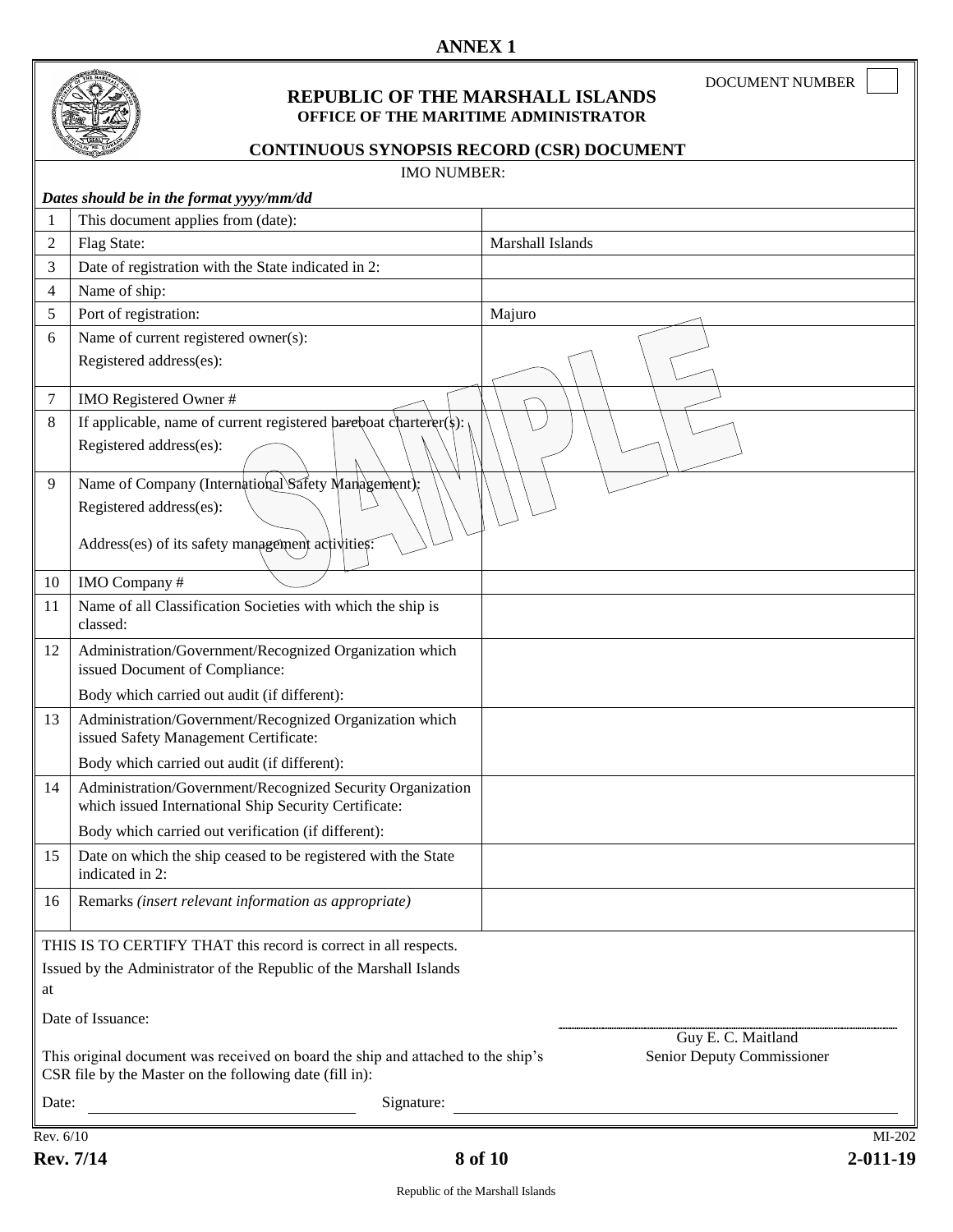**ANNEX 2**



# **REPUBLIC OF THE MARSHALL ISLANDS**

#### **Office of the Maritime Administrator**

11495 COMMERCE PARK DRIVE RESTON, VIRGINIA 20191-1507 TELEPHONE: +1-703-620-4880 EMAIL: maritime@register-iri.com FAX: +1-703-476-8522

*(To be filled out by Company or Ship's Master)*

# **AMENDMENTS TO THE CONTINUOUS SYNOPSIS RECORD (CSR) DOCUMENT NUMBER FOR THE SHIP WITH IMO NUMBER: IMO**

*The amendments are shown in the table. Indicate N/C for all items not being changed. Dates should be in the format yyyy/mm/dd*

| Information    |                                                                                                            |  |  |  |  |  |
|----------------|------------------------------------------------------------------------------------------------------------|--|--|--|--|--|
| 1              | This document applies from (date):                                                                         |  |  |  |  |  |
| $\overline{2}$ | Flag State:                                                                                                |  |  |  |  |  |
| 3              | Date of registration with the State indicated in 2:                                                        |  |  |  |  |  |
| $\overline{4}$ | Name of ship:                                                                                              |  |  |  |  |  |
| 5              | Port of registration:                                                                                      |  |  |  |  |  |
| 6              | Name of current registered owner(s):<br>Registered address(es):                                            |  |  |  |  |  |
| $\tau$         | IMO Registered Owner#                                                                                      |  |  |  |  |  |
| 8              | If applicable, name of current registered bareboat charterer(s):                                           |  |  |  |  |  |
|                | Registered address(es):                                                                                    |  |  |  |  |  |
| 9              | Name of Company (International Safety Management):                                                         |  |  |  |  |  |
|                | Registered address(es):                                                                                    |  |  |  |  |  |
|                |                                                                                                            |  |  |  |  |  |
|                | Address(es) of its safety management activities:                                                           |  |  |  |  |  |
|                |                                                                                                            |  |  |  |  |  |
| 10             | IMO Company#                                                                                               |  |  |  |  |  |
| 11             | Name of all Classification Societies with which the ship is<br>classed:                                    |  |  |  |  |  |
| 12             | Administration/Government/Recognized Organization which                                                    |  |  |  |  |  |
|                | issued Document of Compliance:                                                                             |  |  |  |  |  |
|                | Body which carried out audit (if different):                                                               |  |  |  |  |  |
| 13             | Administration/Government/Recognized Organization which                                                    |  |  |  |  |  |
|                | issued Safety Management Certificate:                                                                      |  |  |  |  |  |
|                | Body which carried out audit (if different):                                                               |  |  |  |  |  |
| 14             | Administration/Government/Recognized Organization which<br>issued International Ship Security Certificate: |  |  |  |  |  |
|                | Body which carried out verification (if different):                                                        |  |  |  |  |  |
| 15             | Date on which the ship ceased to be registered with the State                                              |  |  |  |  |  |
|                | indicated in 2:                                                                                            |  |  |  |  |  |
| 16             | Remarks (insert relevant information as appropriate)                                                       |  |  |  |  |  |
|                |                                                                                                            |  |  |  |  |  |

#### THIS IS TO CERTIFY THAT this record is correct in all respects

Issued by the Company or Master:

Date of issue:

| Signature of authorized person: |  |  |  |
|---------------------------------|--|--|--|
| Name of authorized person:      |  |  |  |

Rev. 6/10 MI-203